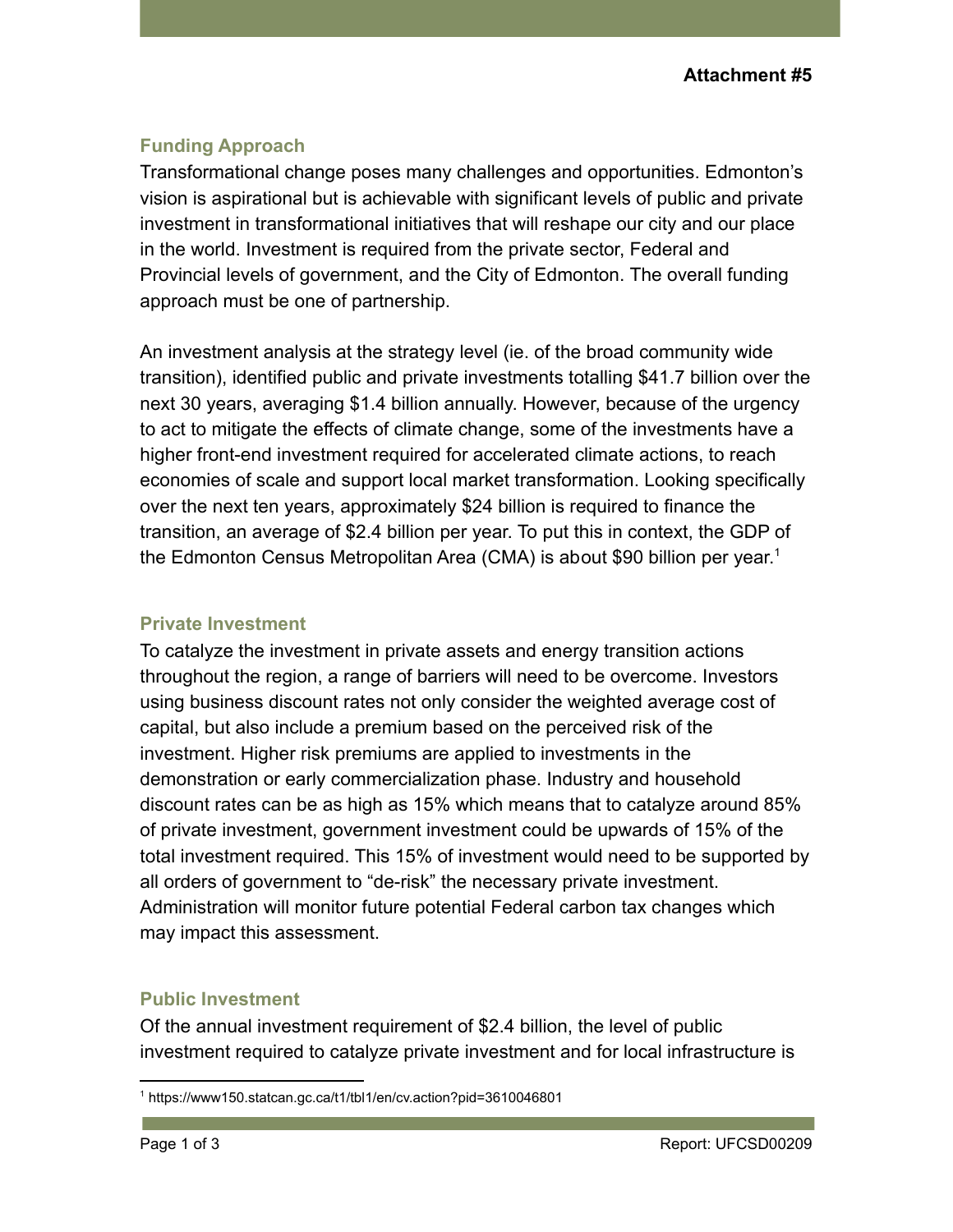estimated to be approximately \$300 million. This level of investment is significantly higher than the City of Edmonton can realistically manage alone. A targeted City funding share is one-third or \$100 million annually, shared with Provincial and Federal governments. The City share can be further aggregated into two categories:

- \$75 million annually for capital infrastructure investment
- \$25 million annually for catalyst investment

The City-owned capital infrastructure investment relates primarily to the full electrification of the bus fleet, deep facility retrofits, district energy systems and expansion of the active transportation network. These investments will enable future ongoing operational savings, and build infrastructure fundamental towards transition. The remaining operating portion focuses on new or increased rebates and incentives to local homeowners and businesses for energy transition actions, such as to increase the uptake towards solar installations and building retrofits.

These are 'net new' incremental investments, over and above what is included in current capital plans and budgets - very few of these actions are currently funded.

### **Funding the Action Plan**

Within the energy transition actions, there may need to be further prioritization as there may not be sufficient funding or capacity to immediately advance them all. A listing of potential funding tools available to the City is provided in the following tables, categorized from 'conventional' to 'emerging'.

Conventional funding tools are readily available to the City and can be actioned in a relatively short period of time. Emerging funding tools will require further investigation and analysis in order to assess feasibility. A combination of these tools will likely be required to effectively advance these investments.

Next steps include continued engagement with private and public partners and further exploration of non-conventional funding strategies. These climate actions will roll into upcoming capital and operating long term plans. Budget prioritization tools will be reviewed and/or updated to ensure energy transition is properly represented.